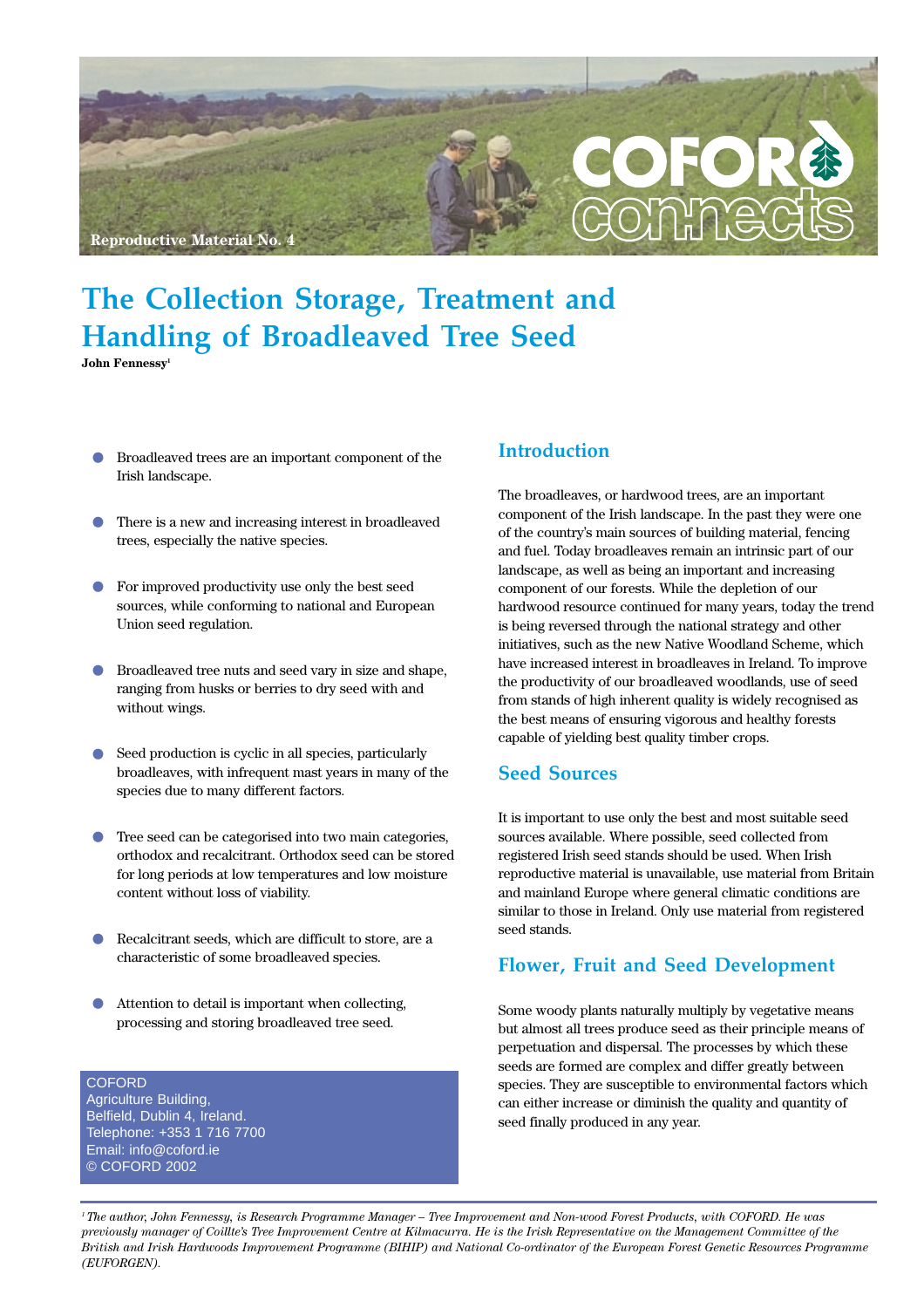

*Cherry* (Prunus avium) *branch with processed seed in dish.*

In common with all woody plants, broadleaved trees pass through a juvenile or vegetative period during which they are physiologically incapable of flowering or producing fruit. The length of this phase varies from species to species, and there is also variation within species. Each genus of broadleaved tree exhibits its own peculiarities of flowering. Male and female flowers are borne on different trees (dioecious) or separately on the same tree (monoecious). Alternatively the male and female parts may occur in the same flower.

Wind-pollinated flowers often open before the leaves, as in poplar, or concurrently with the unfolding of leaves, as in walnut, but this is not always the case. Beech produces flowers just after the foliage has emerged. A common feature of wind-pollinated flowers is the lack of accessory floral parts, resulting in rather inconspicuous flowers like those of elms and ash, but the most common feature of many windpollinated species is their production of catkins. Conversely, insect-pollination normally occurs in those species with brightly coloured or scented flowers, as in cherry.

The task of assessing a potential seed crop in broadleaved trees can be quite difficult. Acorns of most of the oak species only develop sufficiently to be visible without really careful examination in late August and September. The presence of flowers in spring is not a reliable indicator of a seed crop. Frosts can be particularly devastating to the oaks, as they tend to flower before full leaf extension and at a time when frosts are still likely to occur.<br>
frosts are still likely to occur.



*Birch branch with female catkins containing seed.*



*Birch branch with dry processed seed in dish.*

problems associated with tree seed collection involves the irregular and unpredictable production of flowers, fruit and seed. This varies among species, among trees of the same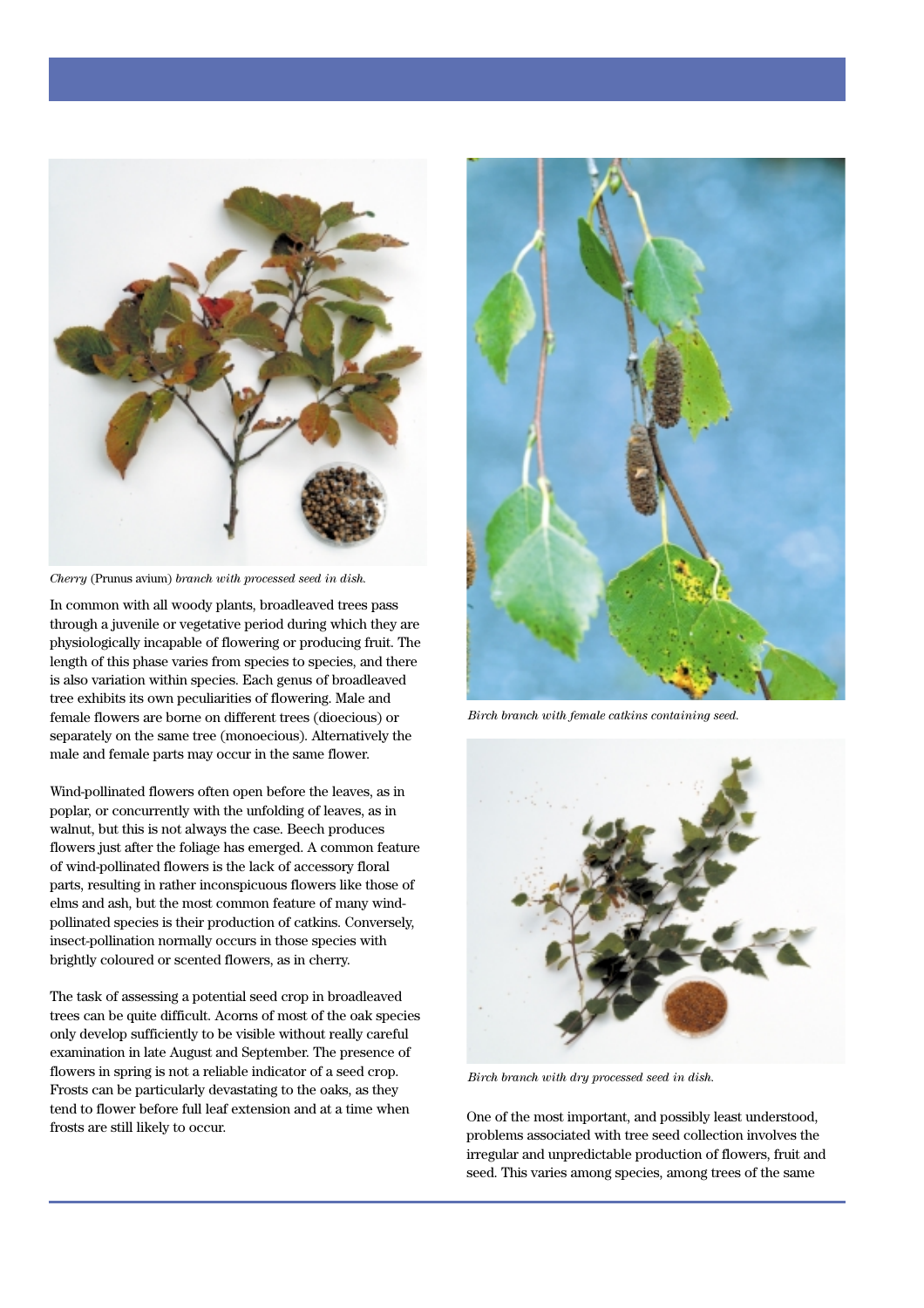

*Branch from a rowan tree carrying the new season's berries, and processed dry seed in dish.*

species and from year to year in the same tree. For more precise information see Table 1. Hardwood fruit and seeds vary in size and shape, ranging from those in husks like beech, or berries like rowan, to those that are dry and may or may not be winged. In general, seed should be separated from its husk if dry, or from its soft coat if it is a berry. Birch seed has small wings and has to be sown with the wings remaining



*Beech branch with current season's beech nuts.*

on the seed coat, while the wings can be removed from seed like sycamore. Pulpy fruit should be macerated before sowing, by squashing or gently mashing it and mixing with water. As a result, pulp and skins can usually be separated from the seed by washing through a sieve to remove heavy material and by flotation in water to remove unwanted light material.

*Table 1* Crop forecast data for seed of commercial broadleaved trees. (Adapted from Forestry Commission Bulletin No 83 - Seed Manual for Forest Trees).

| CHARACTERILO                              |                                              |                                            |                                              |                                                |                           |               |                  |  |  |
|-------------------------------------------|----------------------------------------------|--------------------------------------------|----------------------------------------------|------------------------------------------------|---------------------------|---------------|------------------|--|--|
|                                           | Age at<br>first good<br>seed crop<br>(Years) | Age at<br>maximum<br>production<br>(Years) | <b>Periodicity</b><br>of fruiting<br>(Years) | <b>Period for</b><br><b>crop</b><br>assessment | Timing of cone collection |               |                  |  |  |
| <b>SPECIES</b>                            |                                              |                                            |                                              |                                                | <b>Earliest</b>           | <b>Normal</b> | Latest           |  |  |
| <b>Birch</b><br>(Betula spp.)             | 15                                           | 20-30                                      | $1-2$                                        | July                                           | Aug                       | Sept          | Oct              |  |  |
| <b>Beech</b><br>(Fagus sylvatica)         | 50-60                                        | 80-200                                     | $2-8$                                        | July - Aug                                     | Early Oct                 | Oct-Nov       | Late Nov         |  |  |
| <b>Sessile Oak</b><br>(Quercus petraea)   | 40-50                                        | 80-200                                     | $3-8\,$                                      | Aug                                            | Early Oct                 | Oct           | <b>Early Nov</b> |  |  |
| <b>Pedunculate Oak</b><br>(Quercus robur) | 40-50                                        | 80-120                                     | $2-6$                                        | Aug                                            | Early Oct                 | Oct           | Early Nov        |  |  |
| <b>Red Oak</b><br>(Quercus rubra)         | 30-40                                        | 80-120                                     | $2-3$                                        | Aug                                            | Late Aug                  | Sept          | Oct              |  |  |
| <b>Common Ash</b><br>(Fraxinus excelsior) | 15-20                                        | 20-40                                      | $1-2$                                        | $Aug - Sep$                                    | Sep                       | Oct           | <b>Nov</b>       |  |  |

# **Characteristics**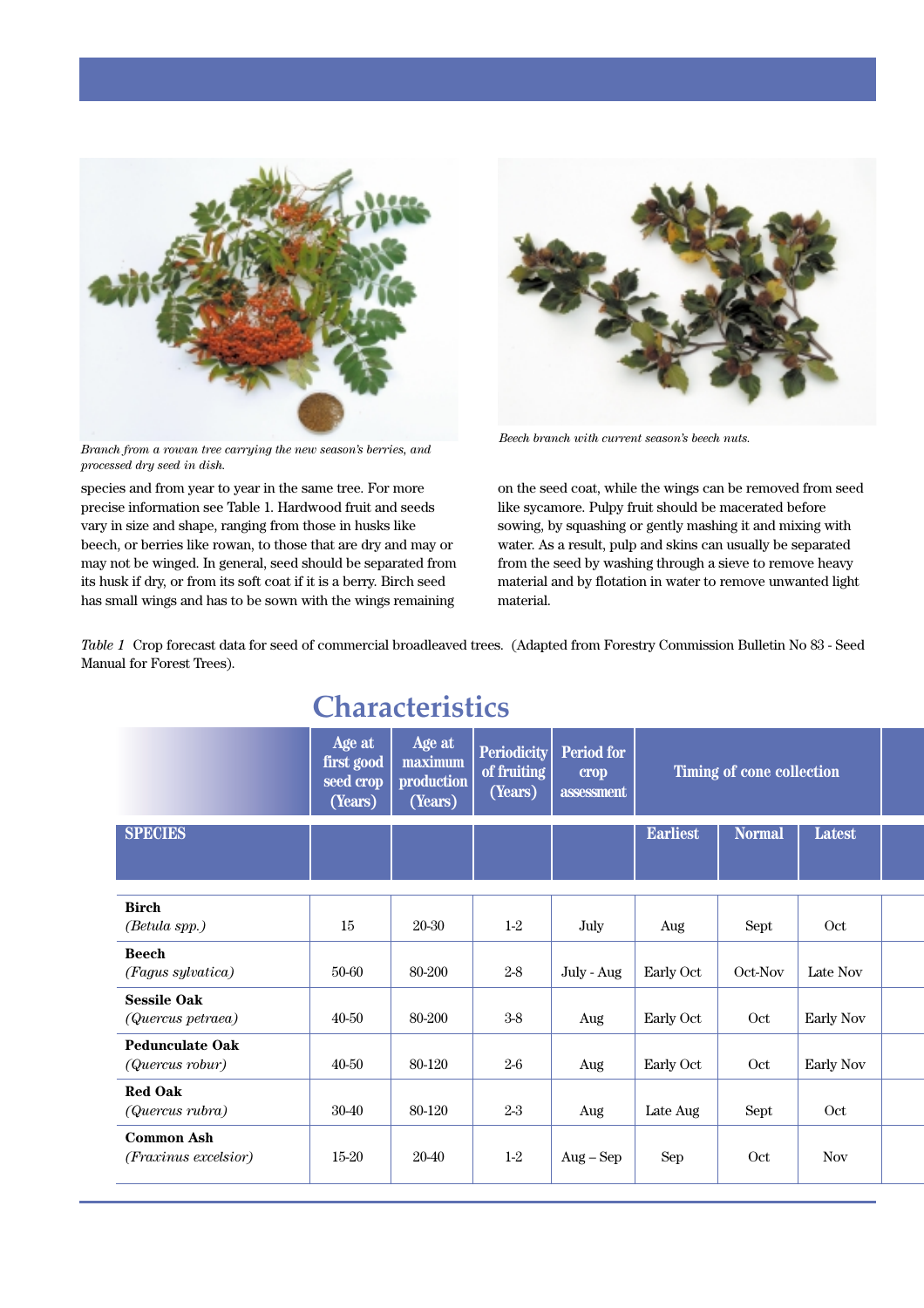### **Regulation of Seed Collection**

During the 1960s, when large quantities of forest tree seed were traded internationally, the Organisation for Economic Co-operation and Development (OECD) developed a Seed Certification Scheme to guarantee the authenticity of this seed.

When Ireland became a member of the European Economic Community in 1973, collection and marketing of forest tree seed of a number of broadleaved trees became subject to the European Communities (Forest Reproductive Material [FRM]) Regulation, 1973. Under this regulation the country was classified as one region of provenance. The regulation required the establishment of registered seed stands for scheduled species.

Since that time, the control of the quality of reproductive material has been regulated through the European Union (EU) Directives on the marketing of Forest Reproductive Material. There are currently two EU Directives governing FRM, namely Council Directive 66/404/EEC on marketing and Council Directive71/161/EEC on external quality standards. These Directives set out the requirements relating to genetic characteristics and external quality which forest reproductive material must satisfy before it may be marketed in the Community. Currently these regulations are only applicable to the following broadleaved species: beech, poplar and some of the oaks (red, pedunculate and sessile).

From 1 January 2003, the current Directives will be replaced by Directive 1999/105/EC. This new Directive will cover a much wider range of species of importance for broadleaved forestry in Ireland, including ash, alder, birch, sycamore and cherry. Under the new Directive there is a legal requirement for suppliers of forest reproductive material throughout the European Union to be registered with the regulatory authority. In Ireland the regulatory authority is the Forest Service, Department of Communications, Marine and Natural Resources. Under the Regulations, each lot of seed and fruit must be clearly labelled at all stages from collection to sowing.

| <b>Collectable mature</b><br>seed bearing trees<br>per hectare |                             | Weight of seed<br>per tree<br>(kg) |                             | Weight of seed<br>per hectare<br>(kg) |                             | <b>Collection potential</b><br>(kg per man day) |                              | Weight (g)<br>of one litre<br>of fruit |
|----------------------------------------------------------------|-----------------------------|------------------------------------|-----------------------------|---------------------------------------|-----------------------------|-------------------------------------------------|------------------------------|----------------------------------------|
| Average<br><b>Crop</b>                                         | <b>Heavy</b><br><b>Crop</b> | Average<br><b>Crop</b>             | <b>Heavy</b><br><b>Crop</b> | Average<br><b>Crop</b>                | <b>Heavy</b><br><b>Crop</b> | Average<br><b>Crop</b>                          | <b>Heavy</b><br><b>Crop</b>  |                                        |
| 20                                                             | 60                          | $1-3$                              | $3-6$                       | $3-10$                                | $6 - 20$                    | $2-5$                                           |                              |                                        |
| 20                                                             | 40                          | $8 - 10$                           | 15-20                       | 150-200                               | 400-600                     | $\mathbf{1}$                                    | $\boldsymbol{3}$             | 400-500                                |
| 20                                                             | 40                          | 20-40                              | 17-90                       | 500-700                               | $<$ 3200                    | 50                                              |                              | 500-700                                |
| 15                                                             | 30                          | 30-50                              | 110-130                     | 500-700                               | <3600                       | 50                                              | $\blacksquare$               | 600-800                                |
| 15                                                             | 30                          | 30-50                              | 110-130                     | 500-700                               | $<$ 3600                    | 50                                              | $\qquad \qquad \blacksquare$ | 500-700                                |
| 20                                                             | 40                          | $5-8$                              | $10-12$                     | $\overline{\phantom{a}}$              | $\overline{\phantom{a}}$    | $\overline{\phantom{a}}$                        | $\overline{\phantom{a}}$     | $\overline{\phantom{a}}$               |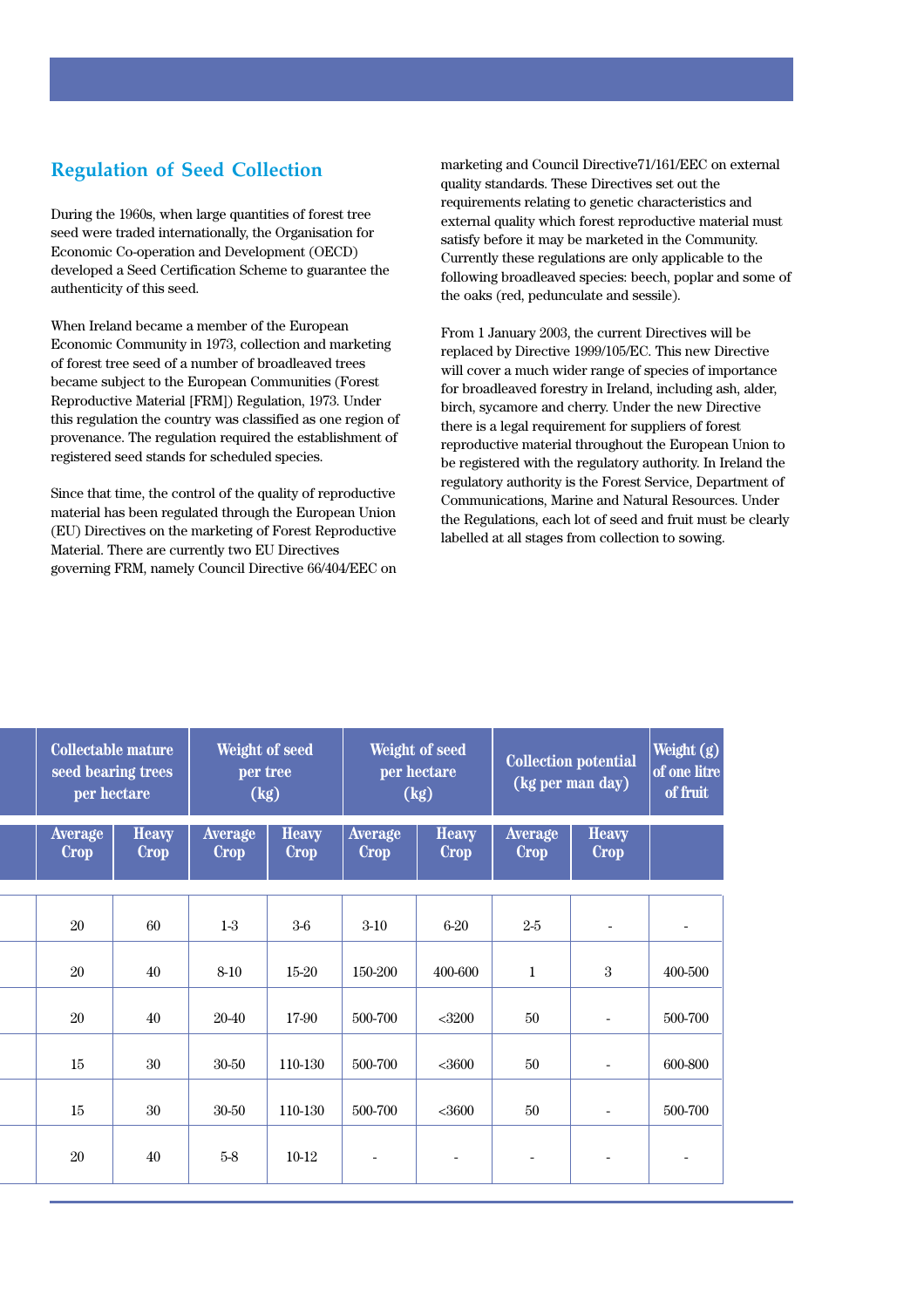#### **Seed Collection**

The cheapest method of seed collection, used widely throughout the world, is the employment of casual labour under supervision and with payment based on the quantity collected. Species that drop their seeds are the easiest to collect from as they can be picked up or swept up. However, these types of seed are often attractive to animals as a food source, so collection must not be left too late as local fauna can deplete the entire crop over a few days.

Heavy seed crops often follow a year with a prolonged hot, dry summer and collection costs are reduced in heavy crop years. It is common practice to collect several years' supply of seed for those species for which the seed can be satisfactorily stored for long periods. The method of collection of fruit and seeds of broadleaved trees varies with species.

For oak and beech, the acorns and beechnuts, respectively, are picked from the ground below the seed trees. To facilitate this, the ground should be cleared of all debris. Alternatively, hessian sheets or tarpaulins should be spread around the base of the seed trees. These should only be put in place after the first fall of empty and unsound seed. Collections should be made in dry weather since moist fruit will frequently become warm and go mouldy, even during temporary storage. When in doubt about seed quality, it is always best to carry out a physical examination through a number of random cut tests (i.e. cut a number of seeds in half and observe whether the seed is full or empty). Storage bags must be porous and should be kept well ventilated. Open woven hessian sacks that permit the free movement of air are most suitable. Polythene bags are not suitable containers for newly collected seed.

Berries of rowan, holly and hawthorn should be picked when fully ripe. Birch catkins and alder cones must be picked in late September or early October, depending on



*Oak acorns cut to test seed quality and germination ability – showing decayed (left) and viable (right) acorns.*



*Ash branch with green samaras and dried ripe brown samaras containing seed.*



*Common alder branch* (Alnus glutinosa) *carrying new cones, with dry seed in dish.*

the weather but before the catkins break up or the alder cones shed the seed.

Elm seeds should be swept from the ground as soon as possible after the seed has fallen. Alternatively, it may be picked from the tree between mid-May and early June when the green pigment in the seed wing has disappeared and the seed is fully developed. Ash and sycamore seed is usually gathered from the seed trees in late September or October, again depending on the season. Collection of seed from the ground is sometimes feasible, especially where there has been a heavy fall, but this method is usually slow and expensive and is unlikely to provide seed of the best quality.

## **Seed Processing**

The methods used for processing seeds so that they can either be stored safely, or efficiently pre-treated, are closely related to their morphology. Thus acorns need different treatment from berries. Unless acorns and beech mast are to be cleaned further, the best method of maintaining quality is to sow the seeds immediately after collection in protected seedbeds.